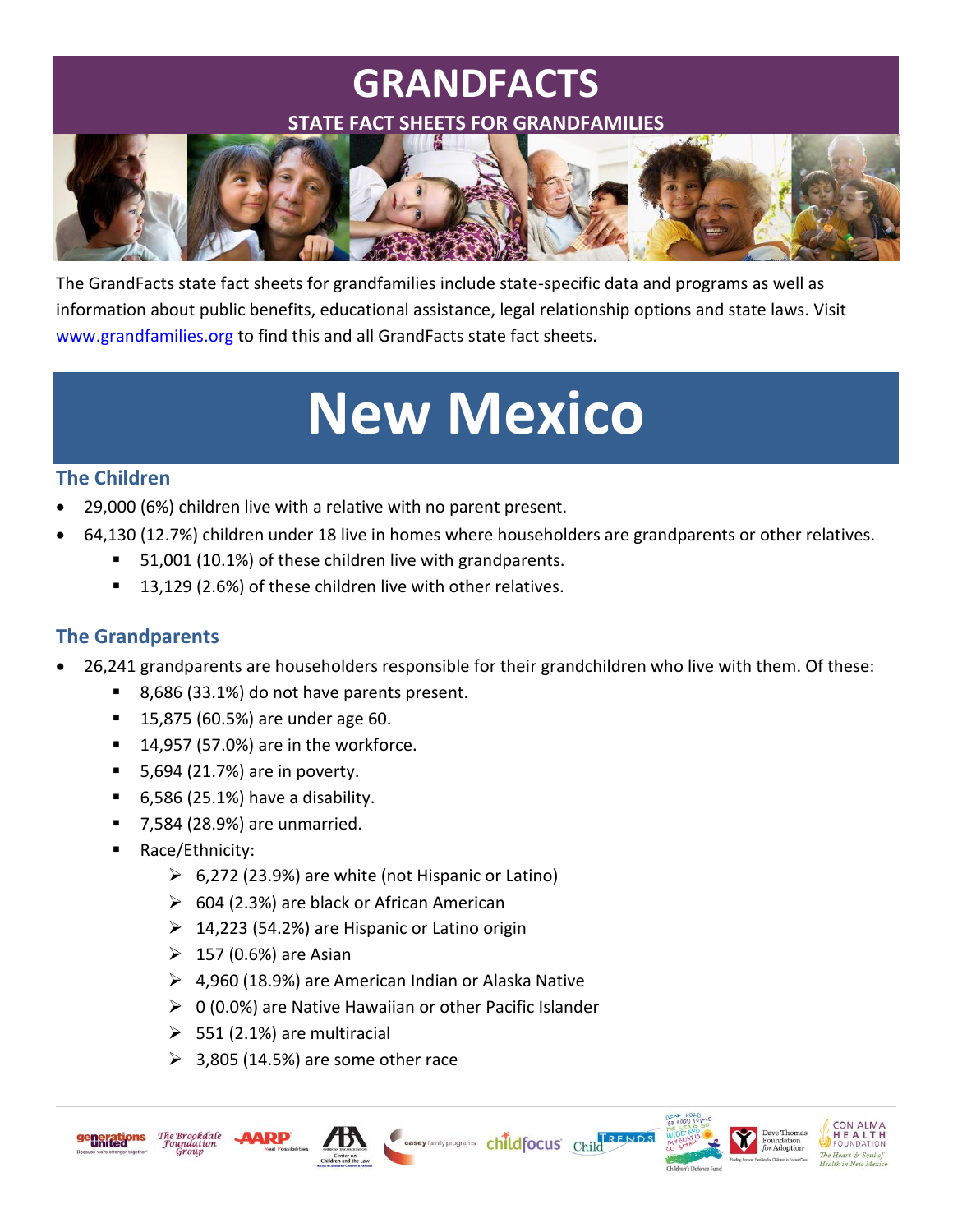# **Children in Kinship Foster Care**

For data on children in kinship care within the child welfare system, see the **[Child Trends fact sheet for New](https://www.childtrends.org/wp-content/uploads/2016/12/New-Mexico-Relative-Caregiving-Factsheet_2014.pdf)  [Mexico.](https://www.childtrends.org/wp-content/uploads/2016/12/New-Mexico-Relative-Caregiving-Factsheet_2014.pdf)**

[www.childtrends.org](http://www.childtrends.org/)

# **Programs That Can Help**

Local programs that provide support, resources and assistance to grandfamilies can often be found by contacting your local school, area agency on aging, community center, faith-based organization or children's services office.

#### **Key Programs in New Mexico**

#### **[Advocacy, Inc.](http://www.nmadvocacy.org/home/)**

| Website:     | www.nmadvocacy.org                                                                                                                                     |
|--------------|--------------------------------------------------------------------------------------------------------------------------------------------------------|
| Phone:       | 505-266-3166 or 1-866-257-5320 (toll-free)                                                                                                             |
| Email:       | kids@nmadvocacy.org                                                                                                                                    |
|              | Service Area: Bernalillo, Sandoval, Torrance and Valencia Counties                                                                                     |
| Description: | Guardianship and adoption legal services, assistance in obtaining health, financial and food<br>support; offered on a sliding scale, often at no cost. |

#### **Las Cumbres Community Services - [Grandparents Raising Grandchildren Program](http://www.lascumbres-nm.org/grandparents-home)**

| Website:      | www.lascumbres-nm.org/grandparents-home                                                     |  |  |
|---------------|---------------------------------------------------------------------------------------------|--|--|
| <b>Phone:</b> | 505-753-4123                                                                                |  |  |
|               | Service Area: Espanola, Santa Fe, and Taos                                                  |  |  |
|               | <b>Description:</b> Support groups, respite, case management, and information and referral. |  |  |

#### **[National Indian Council on Aging \(NICOA\)](http://nicoagrandparents.org/)**

- **Website:** <http://nicoagrandparents.org/>
- **Description:** Online information for Native American grandparents raising grandchildren.

#### **[Outcomes, Inc.](https://www.outcomesnm.org/)**

| Website:     | www.outcomesnm.org                                                                            |
|--------------|-----------------------------------------------------------------------------------------------|
| Phone:       | 505-243-2551                                                                                  |
| Email:       | info@outcomesnm.org                                                                           |
|              | Service Area: Albuquerque                                                                     |
| Description: | Support groups, information and referral, and quarterly workshops on topics such as Medicaid, |
|              | guardianship, and activities for children.                                                    |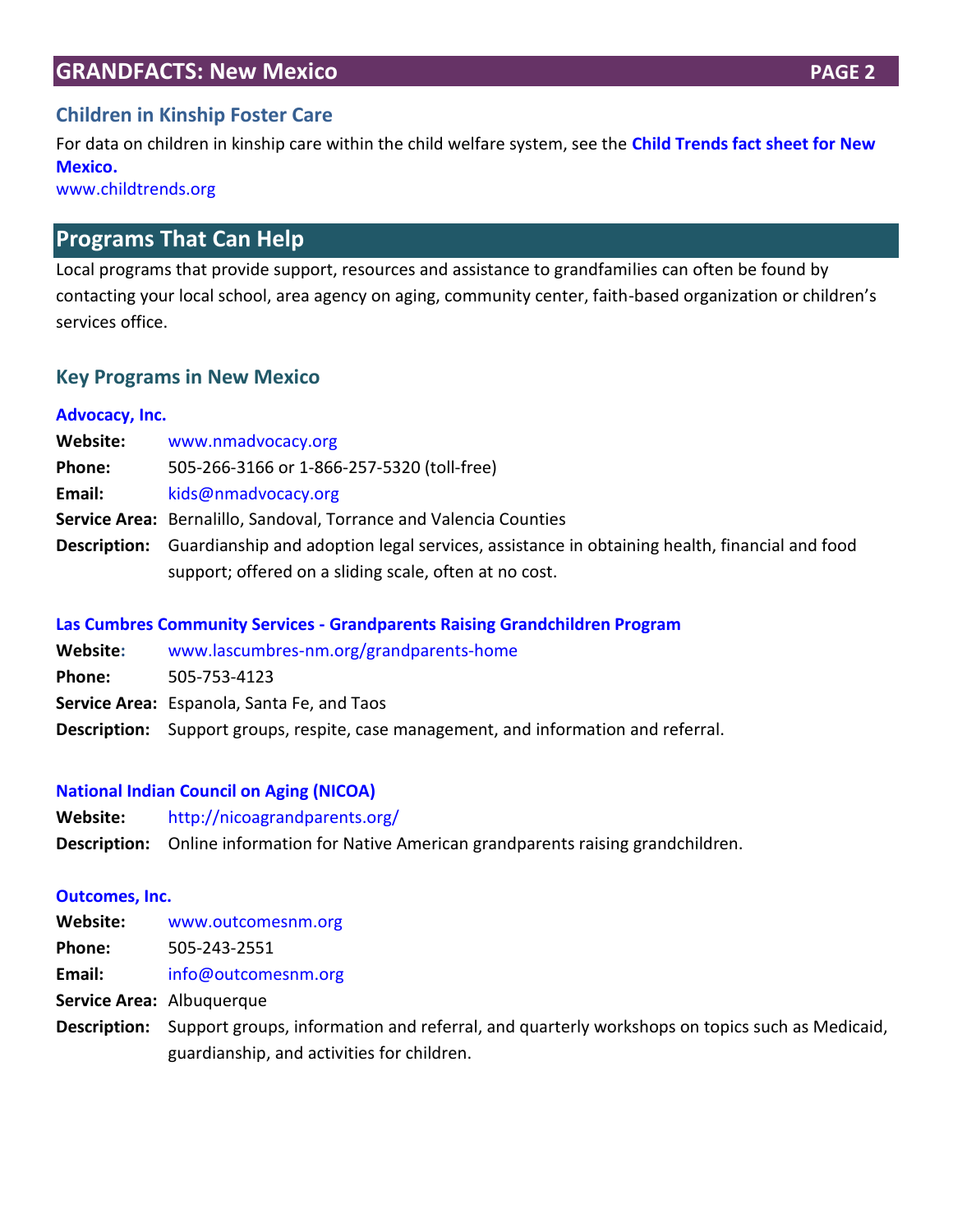| Pegasus Legal Services, Inc. and Law Access New Mexico - Kinship Guardianship Legal Helpline Program |  |  |
|------------------------------------------------------------------------------------------------------|--|--|

| Website:                | www.pegasuslaw.org                                                                                                                               |
|-------------------------|--------------------------------------------------------------------------------------------------------------------------------------------------|
| <b>Phone:</b>           | Statewide: 1-800-980-1165 (toll-free)                                                                                                            |
|                         | Albuquerque: 505-217-1660                                                                                                                        |
| Service Area: Statewide |                                                                                                                                                  |
| Description:            | Legal helpline with information, advice, and assistance for kinship guardianship cases, and<br>direct legal representation in uncontested cases. |

# **Public Benefits**

Federal and state public benefits programs can help with income, food, healthcare, home energy, telephone and other needs for those who are eligible. Eligibility requirements vary with each public benefit and sometimes are different from state to state. Some benefits are for the family and others are for children or older adults individually. Children are often eligible for public benefits even if their caregivers do not have guardianship or legal custody. Relative caregivers may become eligible for benefits programs when their household size increases.

# **Help with Public Benefits**

# **[AARP Foundation's Benefits QuickLink](http://www.aarp.org/quicklink)**

Benefits QuickLINK, powered by BenefitsCheckUp of the National Council on Aging, offers a free and private way to complete a questionnaire to find out if relatives and/or the children they are raising qualify for certain programs that pay for food, increase income and cover home and healthcare costs. The specific programs covered by the questionnaire in the website are listed below. Once the questionnaire is completed, the website generates a list of eligible programs and contact information.

#### [www.aarp.org/quicklink](http://www.aarp.org/quicklink)

| <b>Benefits QuickLINK</b>                                                                                                                                                                                                                                                                                                                                                                                                                                                                                        | <b>Benefits QuickLINK</b>                                                                                                                                                                |
|------------------------------------------------------------------------------------------------------------------------------------------------------------------------------------------------------------------------------------------------------------------------------------------------------------------------------------------------------------------------------------------------------------------------------------------------------------------------------------------------------------------|------------------------------------------------------------------------------------------------------------------------------------------------------------------------------------------|
| <b>State and Federal Public Benefits</b>                                                                                                                                                                                                                                                                                                                                                                                                                                                                         | <b>Public Benefits for Families Raising Children</b>                                                                                                                                     |
| •Medicare Savings Programs<br>•Medicare Prescription Drug Coverage<br>•Medicare Rx Extra Help<br>• State Pharmaceutical Assistance Programs (SPAP)<br>•Medicaid for Aged, Blind, and Disabled<br>•Supplemental Nutrition Assistance Program (SNAP)<br>•Earned Income Tax Credit (EITC)<br>.Low Income Home Energy Assistance (LIHEAP)<br>• State Property Tax Relief/Rebates<br>•Supplemental Security Income (SSI)<br>•Employment Programs<br>.Telephone and Cellphone Assistance<br>•Transportation Assistance | $\bullet$ Medicaid for Children<br>•State Children's Health Insurance Program (SCHIP)<br>•TANF-Child Only Grants<br>•Supplemental Security Income for Children<br>•Child Care Assistance |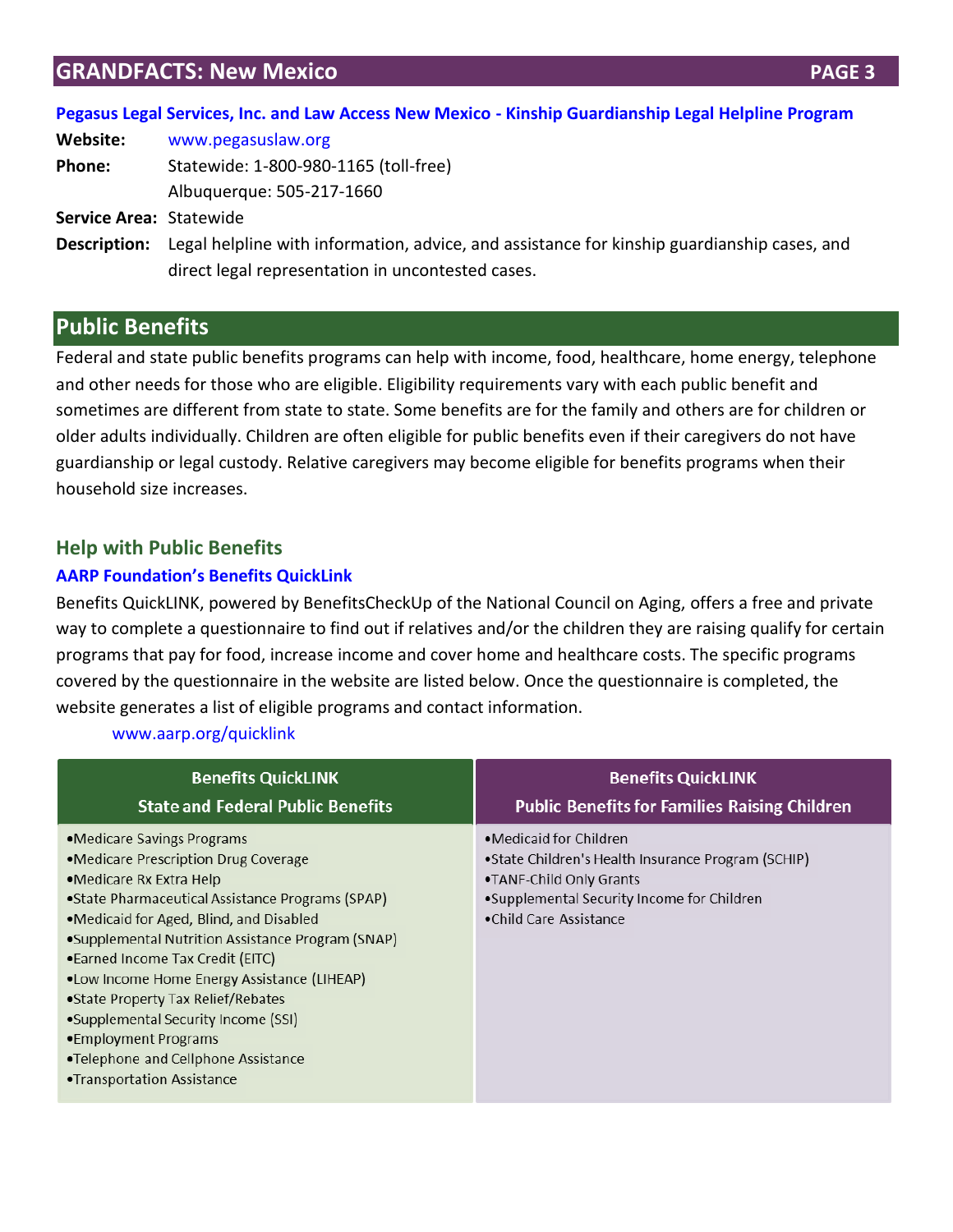#### **[Benefits.gov](http://www.benefits.gov/)**

An official website of the federal government, this resource has state specific information on benefits, in addition to a screening tool to find out which programs you may be eligible to receive.

[www.benefits.gov](http://www.benefits.gov/)

#### **[Eldercare Locator](http://www.eldercare.gov/Eldercare.NET/Public/Index.aspx)**

The National Eldercare Locator service helps you find your local area agency on aging and other state and local resources that can help with public benefits, local programs and other services for older adults.

1-800-677-1116 (toll-free)

[www.eldercare.gov](http://www.eldercare.gov/)

#### **Key Public Benefits: Income**

Each state administers federal funds that provide cash assistance to families in need. Some states also offer other forms of financial assistance.

#### **[Temporary Assistance to Needy Families \(TANF\)](https://www.acf.hhs.gov/ofa/programs/tanf)**

Cash assistance may be available to eligible children and their relative caregivers.

#### **[NMWorks](http://www.hsd.state.nm.us/LookingForAssistance/Temporary_Assistance_for_Needy_Families.aspx)**

New Mexico Human Services Department 1-800-432-6217 (toll-free) [www.hsd.state.nm.us/LookingForAssistance/Temporary\\_Assistance\\_for\\_Needy\\_Families.aspx](http://www.hsd.state.nm.us/LookingForAssistance/Temporary_Assistance_for_Needy_Families.aspx) To apply online – Go t[o www.hsd.state.nm.us/LookingForAssistance/apply-for-benefits.aspx](http://www.hsd.state.nm.us/LookingForAssistance/apply-for-benefits.aspx)

#### **[Generations United's Grand Resources:](http://www.gu.org/LinkClick.aspx?fileticket=ZBNaB6jZmDQ%3d&tabid=157&mid=606)**

A Fact Sheet for [Grandparent and Relative Caregivers to Help Access Support through the Temporary](http://www.gu.org/LinkClick.aspx?fileticket=ZBNaB6jZmDQ%3d&tabid=157&mid=606)  [Assistance for Needy Families \(TANF\) Program](http://www.gu.org/LinkClick.aspx?fileticket=ZBNaB6jZmDQ%3d&tabid=157&mid=606) [www.gu.org/RESOURCES.aspx](http://www.gu.org/RESOURCES.aspx)

#### **[Social Security](http://www.ssa.gov/)**

A multigenerational program, Social Security provides income benefits to adults, older adults and children. In addition to [Retirement](http://www.ssa.gov/pgm/retirement.htm) and [Disability](http://www.ssa.gov/pgm/disability.htm) benefits, [Survivor's Benefits](https://www.ssa.gov/survivors/) are based on a child's parent's earnings and may help if a child's parents die. Your grandchild may also qualify for benefits based on your work record. The [Supplemental Security](http://www.ssa.gov/pgm/ssi.htm) [Income](http://www.ssa.gov/pgm/ssi.htm) (SSI) program pays benefits to disabled [adults](https://www.ssa.gov/disabilityssi/) and [children](http://www.ssa.gov/applyfordisability/child.htm) who have limited income and resources. SSI benefits are also payable to people 65 and older without disabilities who meet the financial limits.

**[Online Directory](https://secure.ssa.gov/apps6z/FOLO/fo001.jsp)** - To find your local Social Security Administration office. 1-800-772-1213 (toll-free) <https://secure.ssa.gov/>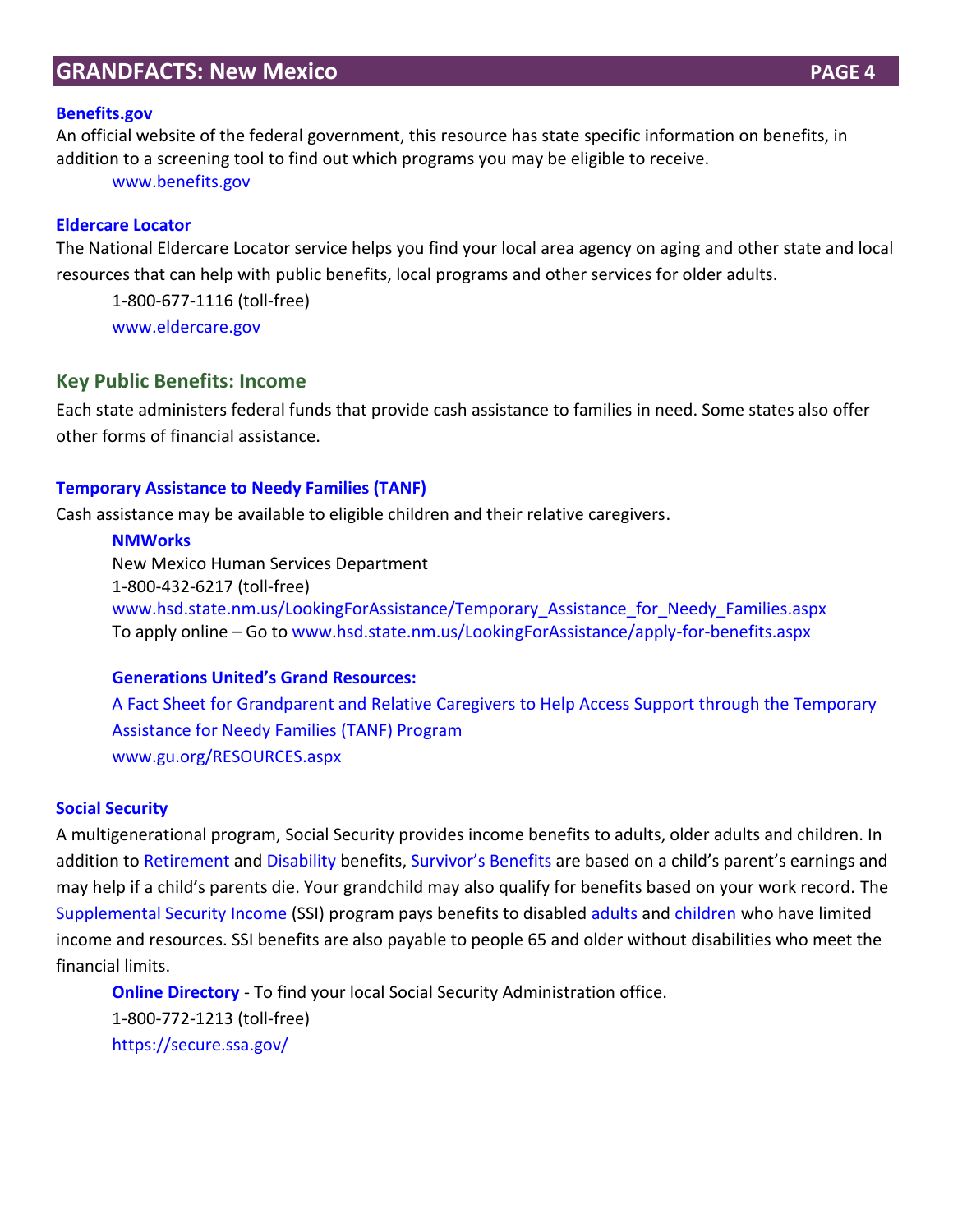#### **Key Public Benefits: Nutrition**

Relative caregivers and their families may be eligible for assistance with groceries, meals, infant formula and nutrition education. These are some of the key nutrition benefits programs and resources.

#### **[Supplemental Nutrition Assistance Program \(SNAP\)](https://www.fns.usda.gov/snap/supplemental-nutrition-assistance-program-snap)**

SNAP is the new name for the federal Food Stamp Program. It helps low-income individuals and families buy the food they need for good health. Although SNAP is the national name, your state may use a different name.

**[New Mexico Supplemental Nutrition Assistance Program](http://www.hsd.state.nm.us/LookingForAssistance/Supplemental_Nutrition_Assistance_Program__SNAP_.aspx)**

New Mexico Human Services Department 1-800-432-6217 (toll-free) [www.hsd.state.nm.us/LookingForAssistance/](http://www.hsd.state.nm.us/LookingForAssistance/S) To apply online - Go to [www.hsd.state.nm.us/LookingForAssistance/apply-for-benefits.aspx](http://www.hsd.state.nm.us/LookingForAssistance/apply-for-benefits.aspx)

#### **[Food and Nutrition Services](https://www.fns.usda.gov/) of the U.S. Department of Agriculture (USDA)**

**[Child Nutrition Program](http://www.fns.usda.gov/fdd/programs/schcnp/)** - The schools, early childhood education programs, child care centers, afterschool programs or other programs that children attend may offer free or reduced meals through the federal Child Nutrition Program, which provides breakfast, lunch, snacks, summer meals and milk. Contact the school, center or program to ask if they participate in any of the child nutrition programs and how to apply. Relative caregivers should inform the program that they are raising the child and whether or not they are doing so through a court order.

**[Online State Directory](http://www.fns.usda.gov/cnd/Contacts/StateDirectory.htm)** - To find your state office that manages the Child Nutrition program. www.fns.usda.gov/cnd/Contacts/StateDirectory.htm

**[Women, Infant and Children \(WIC\)](http://www.fns.usda.gov/wic/)** - States administer federal funds for supplemental foods, health care referrals, and nutrition education for low-income pregnant,breastfeeding, and non-breastfeeding postpartum women, and to infants and children up to age five who are found to be at nutritional risk.

**[Online State Directory](https://www.fns.usda.gov/wic/wic-contacts)** - To find your state office that manages the WIC program. [www.fns.usda.gov/wic/wic-contacts](http://www.fns.usda.gov/wic/wic-contacts)

#### **[Foodbanks](http://www.feedingamerica.org/)**

Organizations that provide free food and sometimes other items, such as diapers, to families in need. **[Online State Directory](http://feedingamerica.org/foodbank-results.aspx)** - To find local food banks. [www.feedingamerica.org/foodbank-results.aspx](http://www.feedingamerica.org/foodbank-results.aspx)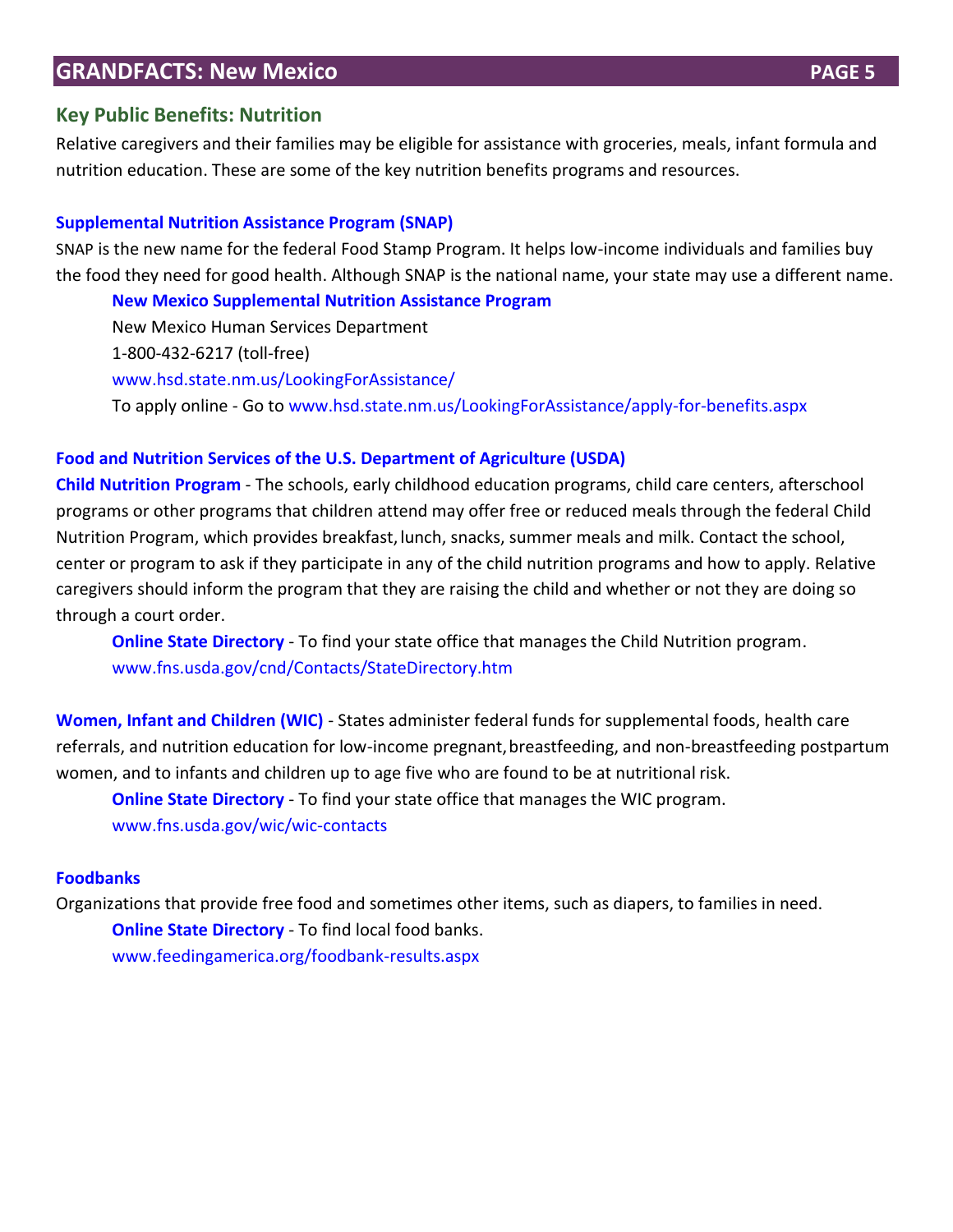# **Key Public Benefits: Health Care**

Relative caregivers and the children they are raising may be eligible for health insurance through Medicare and/or Medicaid and help with prescription drugs. **[Benefits QuickLINK](http://www.aarp.org/quicklink)** can help you find these benefits. [www.aarp.org/quicklink](http://www.aarp.org/quicklink)

#### **[Health Insurance for Children](https://www.medicaid.gov/chip/chip-program-information.html)**

Relative caregivers may apply for free or low-cost health and dental insurance for the children they are raising through the Children's Health Insurance Program (CHIP), which provides health coverage to eligible children through both Medicaid and separate CHIP programs. CHIP and Medicaid are the national names, and your state may use different names.

#### **[Centennial Care](http://www.hsd.state.nm.us/Centennial_Care.aspx)**

New Mexico Human Services Department

1-888-997-2583 (toll-free)

[www.hsd.state.nm.us/Centennial\\_Care.aspx](http://www.hsd.state.nm.us/Centennial_Care.aspx) 

To complete an application by phone - Call the Human Services Division's Medicaid Expansion Hotline at 1-855-637-6574 (toll-free).

To complete an application online - Go to [www.hsd.state.nm.us/LookingForAssistance/apply-for](http://www.hsd.state.nm.us/LookingForAssistance/apply-for-benefits.aspx)[benefits.aspx](http://www.hsd.state.nm.us/LookingForAssistance/apply-for-benefits.aspx)

#### **[Consent to Obtain Health Care](http://www.grandfamilies.org/Topics/Healthcare/Healthcare-Summary-Analysis)**

Even with insurance, consenting to health care for a child can be a challenge for relative caregivers who do not have legal custody. Some states have laws that allow these caregivers to "consent" to such treatment.

**[Grandfamilies.org Online Database](http://www.grandfamilies.org/Search-Laws)** - To see if your state has such a law. [www.grandfamilies.org/Search-Laws](http://www.grandfamilies.org/Search-Laws)

# **Key Public Benefits: Tax Credits**

The following information is about tax credits from the federal government available throughout the United States. Similar tax credits may exist in your state for state taxes. For example, according to the Center on Budget and Policy Priorities (CBPP), 26 states and the District of Columbia offer a state tax credit based on the federal Earned Income Tax Credit (EITC) and four states offer a Child Tax Credit. See CBPP's **["Get it Back](http://www.eitcoutreach.org/learn/tax-credits/earned-income-tax-credit/#state)  [Campaign"](http://www.eitcoutreach.org/learn/tax-credits/earned-income-tax-credit/#state)** for more information on state tax credits.

**[Earned Income Tax Credit \(EITC\)](http://www.irs.gov/individuals/article/0,,id=96406,00.html)** is an income tax credit for workers who do not have high incomes. It is a refundable tax credit, which means you could get a refund check from the U.S. Internal Revenue Service (IRS) even if you don't earn enough to pay taxes.

**[Child Tax Credit](http://www.irs.gov/newsroom/article/0%2C%2Cid=106182%2C00.html)** is a tax credit for up to \$1,000 per dependent child. But, it is not refundable.

**[Additional Child Tax Credit](http://www.irs.gov/publications/p972/ar02.html#en_US_2012_publink100012090)** [m](http://www.irs.gov/publications/p972/ar02.html#en_US_2012_publink100012090)ay help if you don't owe enough taxes to benefit from the child tax credit. Unlike the child tax credit, this tax credit is refundable.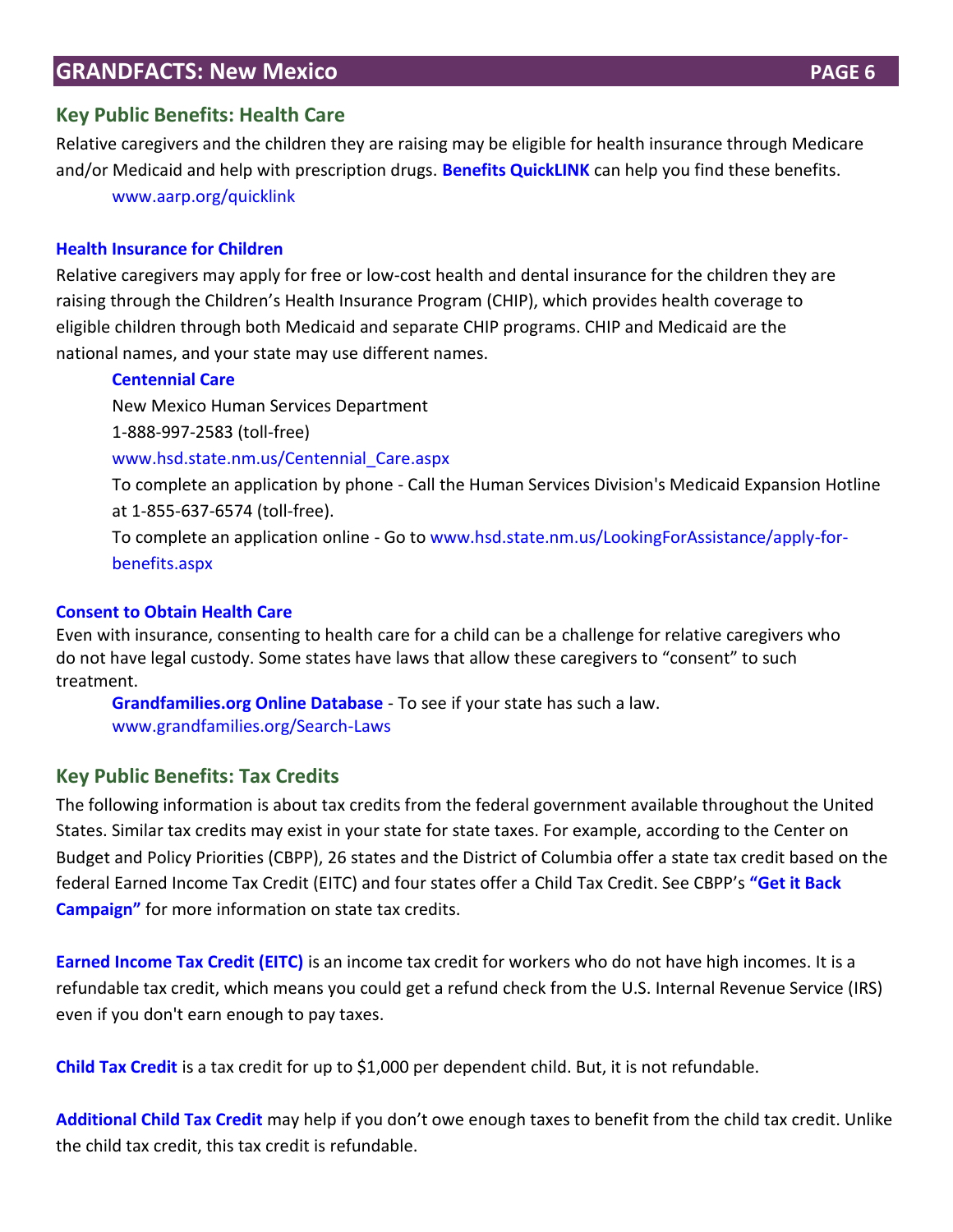**[Child and Dependent Care Tax](https://www.irs.gov/uac/ten-things-to-know-about-the-child-and-dependent-care-credit) Credit** may help you if you've hired someone to help care for the child so you could work or look for work. If so, you may be able to claim up to \$3,000 in expenses per child.

**[Adoption Tax Credit](http://www.irs.gov/taxtopics/tc607.html)** can help if you have adopted your grandchild or other relative. It can give you a credit for the money you spent to adopt. If you adopted a child from the foster care system with special needs, you may be eligible for the maximum amount of credit for the year you adopted regardless of whether you had any qualifying expenses. If you did not adopt from the foster care system, you must have qualifying expenses like legal fees. This tax credit allows adoptive parents to claim up to \$13,460 per child.

Please note that tax credits themselves are not counted as income. They will not be counted when you apply for financial help.

**[Center for Budget and Policy Priorities \(CBPP\)](http://www.eitcoutreach.org/learn/tax-credits/earned-income-tax-credit/#state)** – To find out about tax credits in your state. [www.cbpp.org](http://www.cbpp.org/)

**[The U.S. Internal Revenue Service \(IRS\)](http://www.irs.gov/)** – To find out more information about each of these tax credits [www.irs.gov](http://www.irs.gov/)

# **Education**

The **[U.S. Department of Education](http://www.ed.gov/)** offers a [parent site](http://www2.ed.gov/parents/landing.jhtml?src=ln) that has a wide range of helpful information for parents *and* caregivers regarding children's education from early childhood through college, special needs, disabilities, language challenges and gifted students.

1-800-USA-LEARN (1-800-872-5327) (toll-free) [www.ed.gov/parents](http://www.ed.gov/parents)

**[New Mexico Public Education Department](http://www.ped.state.nm.us/)** 505-827-5800 [www.ped.state.nm.us](http://www.ped.state.nm.us/)

#### **Educational Enrollment**

Relative caregivers can contact their local school district's administrative office or their local school to find out how to register the child and what paperwork is needed. Caregivers may need birth records, health records or previous school records. Some states have laws that allow relative caregivers without legal custody or guardianship to enroll the children they are raising in school. These laws are often called education "consent" laws, but they may be called something else in your state.

**[Grandfamilies.org Online Database](http://www.grandfamilies.org/Search-Laws)** - To find out if your state has an education consent law. [www.grandfamilies.org/Search-Laws](http://www.grandfamilies.org/Search-Laws)

#### **Early Intervention, Special Education and Related Services**

**[The Federal Individuals with Disabilities Education Act \(IDEA\)](https://www2.ed.gov/about/offices/list/osers/osep/osep-idea.html)** - From birth to age 21, children who have learning disabilities, physical disabilities or other special needs may be able to get early intervention,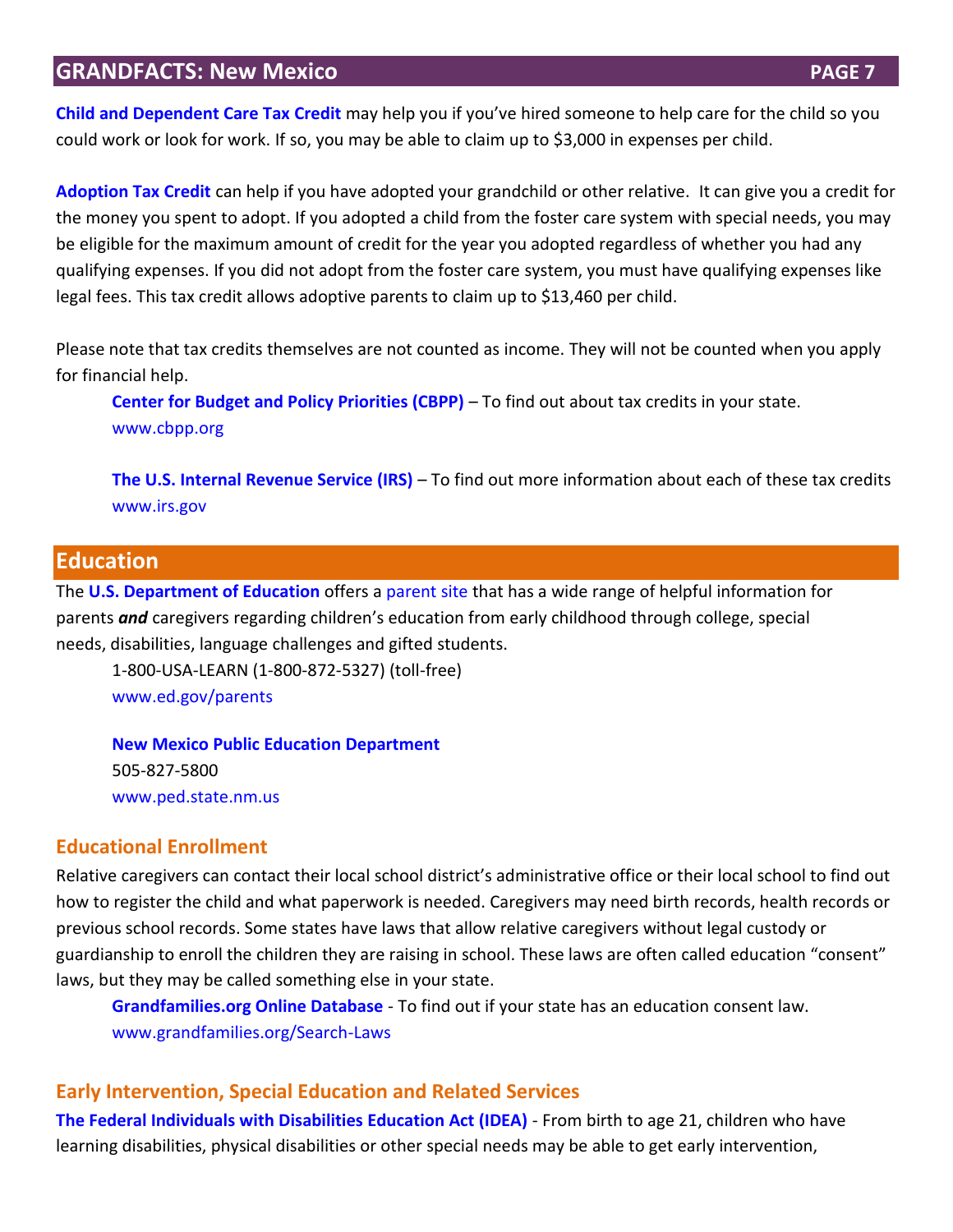preschool and special education services in school through the federal IDEA. Services may include speech, physical and occupationaltherapies.

The IDEA requires that states identify, locate and evaluate all children ages 3 to 21 with disabilities who may need special education and related services. Once the evaluation team, which includes a child's caregivers, has decided if a child is eligible for early intervention, preschool or special education services, an Individual Family Service Plan (IFSP; birth to three years of age) or an Individual Education Plan (IEP; three to 21 yearsof age) is developed and services should begin shortly.

**[New Mexico Public Education Department, Special Education](http://www.ped.state.nm.us/seb)** 505-827-1457 [www.ped.state.nm.us/seb](http://www.ped.state.nm.us/seb) 

#### **[Family Infant Toddler Program](https://nmhealth.org/about/ddsd/cpb/fit/)**

New Mexico Department of Health, Developmental Disabilities Division 1-877-696-1472 (toll-free) <https://nmhealth.org/about/ddsd/cpb/fit/>

**[Parent Centers](http://www.parentcenterhub.org/)** across the country provide information to help parents *and* caregivers with children who have special education needs and disabilities. **[Online State Directory](http://www.parentcenterhub.org/find-your-center/)** - To find Parent Centers in your state. www.parentcenterhub.org/find-your-center/

#### **G[enerations United's G](https://s3.amazonaws.com/pushbullet-uploads/ujzNDwQrsR2-e9bzzqRW17gTKJfeJd1zxrArTZrlgITZ/2013-grandfamilies-GrandResourcesFULLGUIDE.pdf)rand Resources**:

[A Grandparent's and Other Relative's Guide to Raising Children with Disabilities](https://s3.amazonaws.com/pushbullet-uploads/ujzNDwQrsR2-e9bzzqRW17gTKJfeJd1zxrArTZrlgITZ/2013-grandfamilies-GrandResourcesFULLGUIDE.pdf) [www.gu.org/RESOURCES.aspx](http://www.gu.org/RESOURCES.aspx)

# **Early Childhood Education**

**[Head Start](http://eclkc.ohs.acf.hhs.gov/hslc/tta-system/family/For%20Parents)** and **[Early Head Start](https://eclkc.ohs.acf.hhs.gov/hslc/tta-system/ehsnrc)** are early education programs for eligible children. **[Online Directory](http://eclkc.ohs.acf.hhs.gov/hslc/HeadStartOffices)** - To find Head Start or Early Head Start centers in your state. 1-866-763-6481 (toll-free) [www.eclkc.ohs.acf.hhs.gov/hslc/HeadStartOffices](http://www.eclkc.ohs.acf.hhs.gov/hslc/HeadStartOffices)

**[Child Care Aware](http://childcareaware.org/families/)** provides information, resources and connection to local Child Care Resource and Referral Agencies (CCR&R) that help you find local child care.

**[Online Directory](http://childcareaware.org/families/)** - To find your local Child Care Resource & Referral Agency. 1- 800-424-2246 (toll-free) [www.childcareaware.org/families/](http://www.childcareaware.org/families/)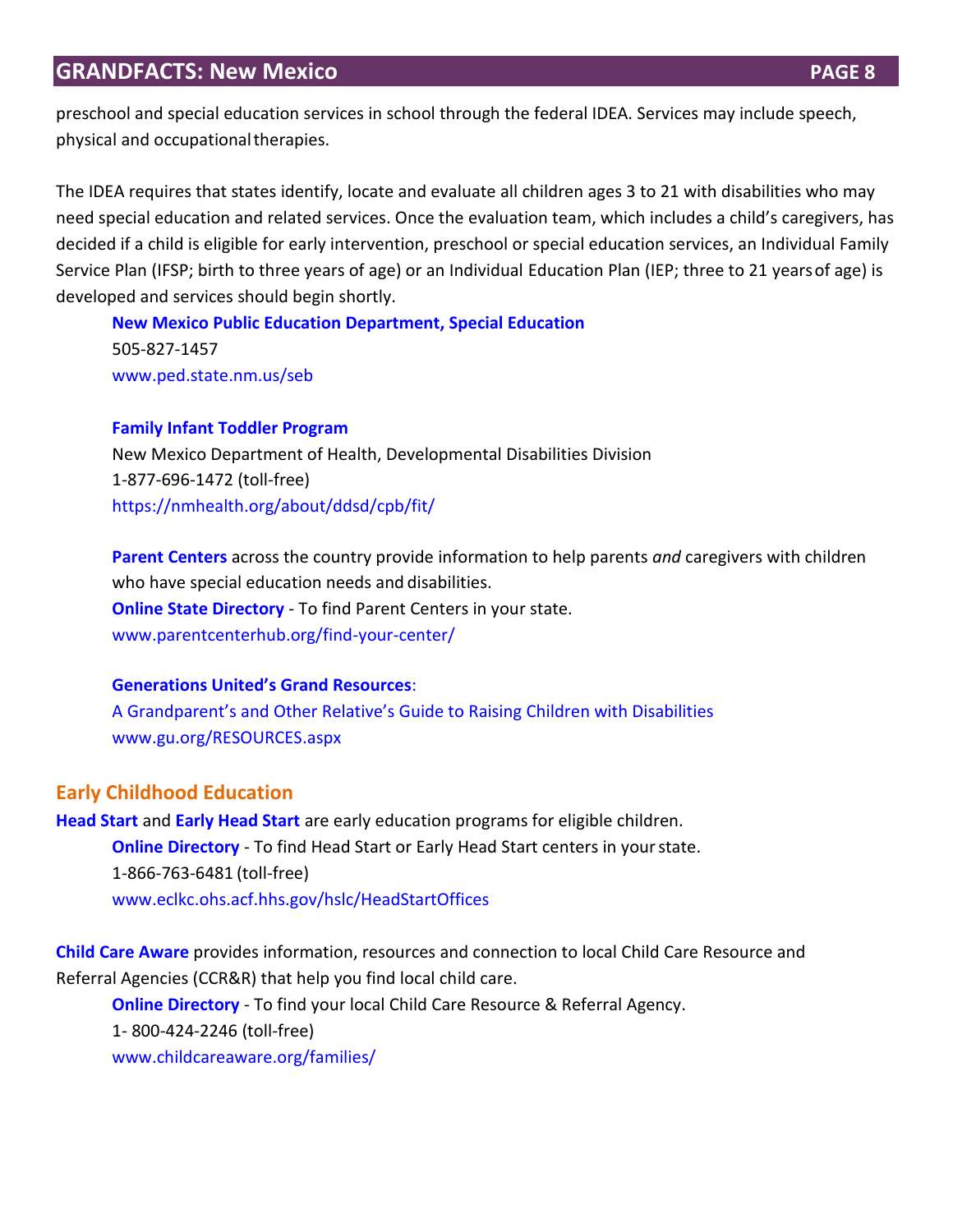## **Legal**

The following legal relationships may be options for both those children exiting the foster care system and those outside the system. For those families who do not want to establish a legal relationship, consent and power of attorney laws are available in several states.

All of the following options are presented in general terms. This area of the law is created at the state level, so how these options are defined and which ones are available can vary significantly by state.

# **Adoption**

With adoption, the relative caregiver becomes the parent in the eyes of the law. This fact makes access to services on behalf of the child the same as for any parent. Adoption ends all of the birth parents' rights and responsibilities, which means that birth parents cannot go to court later and reclaim those rights and responsibilities.

**[Adoption assistance](http://www.nacac.org/adoptionsubsidy/stateprofiles.html)** payments may be available to relative caregivers who choose to adopt children in their care from the child welfare system.

**[North American Council on Adoptable Children](http://www.nacac.org/adoptionsubsidy/stateprofiles.html)** - To get information about your state's subsidy, in addition to other adoption information. [www.nacac.org](http://www.nacac.org/)

**[Dave Thomas Foundation for Adoption](https://davethomasfoundation.org/)** - To find adoption resources that may be helpful to you. [www.davethomasfoundation.org](http://www.davethomasfoundation.org/)

# **Guardianship**

The biggest difference between adoption and guardianship is that guardianship does not take away all the birth parents' rights and responsibilities. Parents typically keep certain rights and the obligation to financially support the child. Unlike adoption, the parents can go back to court and ask for the guardianship to be ended. For caregivers, a guardianship allows them to access services on behalf of the child that otherwise might prove impossible while not changing family relationships, like making grandma legally mom.

**[Guardianship assistance](http://www.grandfamilies.org/Topics/Subsidized-Guardianship/Subsidized-Guardianship-Summary-Analysis)** payments may be available to relative caregivers who choose to get guardianship of the children in their care who are exiting the child welfare system.

**[www.grandfamilies.org](http://www.grandfamilies.org/)** - To find out more about whether your state has guardianship assistance.

# **Legal Custody**

Legal custody is similar to guardianship, but it is usually granted by a different court that has different procedures.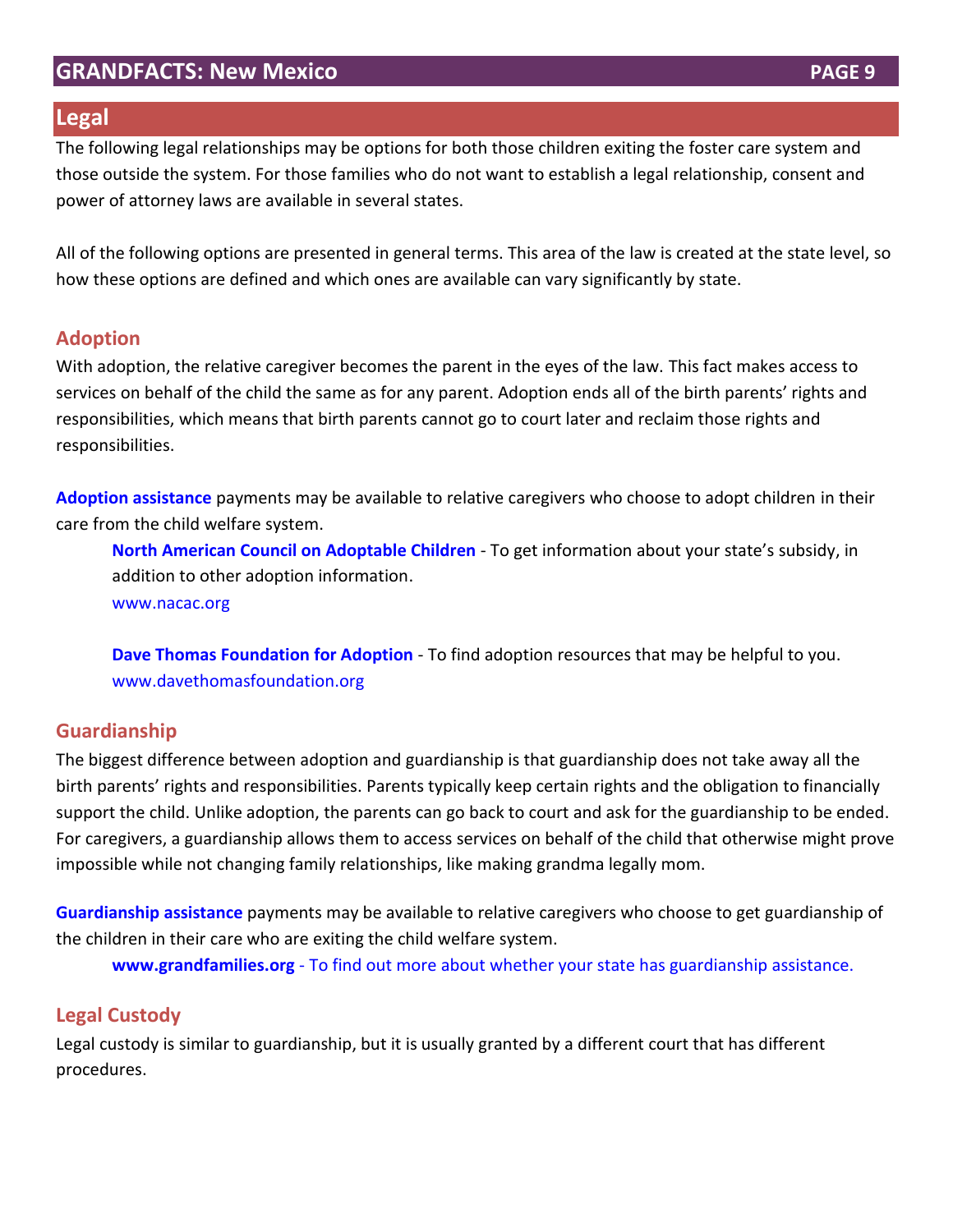# **Other Options**

In some states, relative caregivers who do not want or have a legal relationship to the children in their care have laws that make it possible to access health care treatment and educational services on behalf of the children without going to court.

For more information on all these options, and to see what exists in your state, see [www.grandfamilies.org.](http://www.grandfamilies.org/)

# **State Laws**

**[Grandfamilies.org](http://www.grandfamilies.org/)** is a collaboration between [Generations United,](http://www.gu.org/) [the American Bar Association Center on](http://www.americanbar.org/groups/child_law.html)  [Children and the Law](http://www.americanbar.org/groups/child_law.html) and [Casey Family Programs.](http://www.casey.org/) It contains an easy-to-use, searchable [database](http://www.grandfamilies.org/Search-Laws) of state laws and legislation directly impacting kinship families. You will also find explanations of legal topic areas, practical implementation ideas, personal stories and many other resources.

Topics Covered:

- Adoption
- Care and Custody
- Education
- Federal Laws
- Foster Care Licensing
- **•** Financial Assistance
- Healthcare
- Housing
- Kinship Navigator Programs
- National Family Caregiver Support Program
- Notification of Relatives
- Subsidized Guardianship

The online database of laws and legislation is at [www.grandfamilies.org/Search-Laws.](http://www.grandfamilies.org/Search-Laws)

# **Updates**

If you have an update or a resource to be included in this or any of the other GrandFacts State Fact Sheets, please email **[grandfamilies@gu.org](mailto:grandfamilies@gu.org)**.

# **Acknowledgements**

*Major support for the GrandFacts State Fact Sheets for Grandfamilies was provided by The Brookdale Foundation Group*

*in partnership with Casey Family Programs*

*with additional support from the Dave Thomas Foundation for Adoption*

*Special thank you to Con Alma Health Foundation for their support of the New Mexico state fact sheet.*